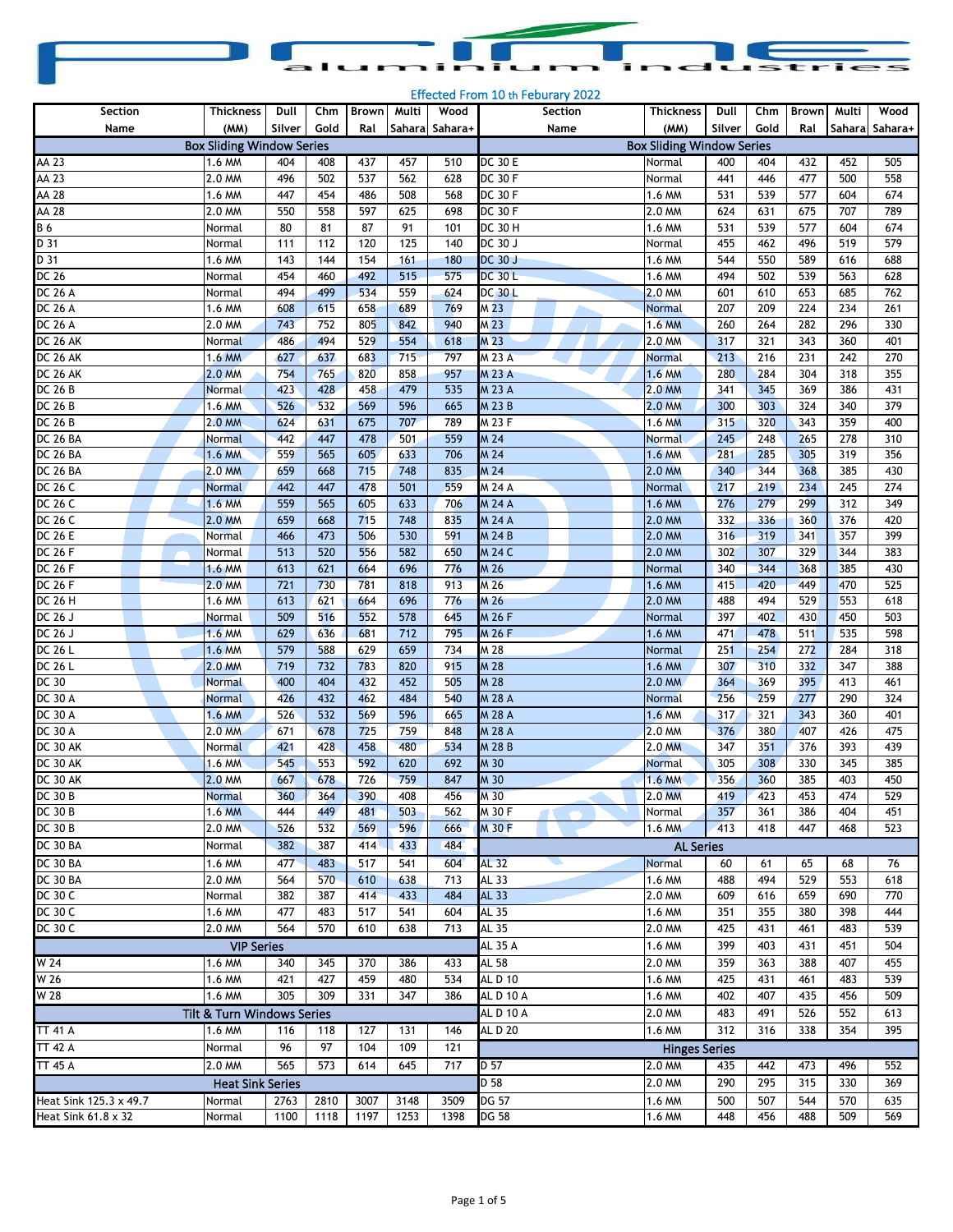|  |  | aluminium industries |
|--|--|----------------------|

| Section             | <b>Thickness</b>                          | Dull       | Chm  | <b>Brown</b> | Multi      | Wood           | Section            | <b>Thickness</b>                  | Dull            | Chm  | <b>Brown</b> | Multi      | Wood           |
|---------------------|-------------------------------------------|------------|------|--------------|------------|----------------|--------------------|-----------------------------------|-----------------|------|--------------|------------|----------------|
| Name                | (MM)                                      | Silver     | Gold | Ral          |            | Sahara Sahara+ | Name               | (MM)                              | Silver          | Gold | Ral          |            | Sahara Sahara+ |
|                     | <b>Deluxe Fixed Glazing Series</b>        |            |      |              |            |                |                    | <b>Deluxe Swing Doors Series</b>  |                 |      |              |            |                |
| $D$ 10              | Normal                                    | 301        | 306  | 327          | 343        | 383            | D 32               | Normal                            | 62              | 63   | 67           | 71         | 79             |
| D 10                | 1.6 MM                                    | 378        | 383  | 410          | 429        | 479            | D 32 A             | Normal                            | 110             | 111  | 119          | 124        | 139            |
| $\overline{D}$ 10   | 2.0 MM                                    | 466        | 473  | 506          | 530        | 591            | D 32 B             | Normal                            | 114             | 117  | 125          | 131        | 146            |
| $\overline{D}$ 10 A | 1.6 MM                                    | 380        | 386  | 414          | 434        | 483            | D 32 C             | Normal                            | 134             | 135  | 144          | 151        | 169            |
| $\overline{D}$ 10 A | 2.0 MM                                    | 516        | 522  | 559          | 585        | 653            | D 32 D             | Normal                            | 51              | 51   | 56           | 58         | 65             |
| D 11                | Normal                                    | 134        | 137  | 147          | 153        | 171            | D 32 E             | Normal                            | 49              | 49   | 54           | 56         | 63             |
| $\overline{D14}$    | Normal                                    | 207        | 209  | 224          | 234        | 261            | D 32 F             | Normal                            | 50              | 50   | 55           | 57         | 64             |
| $D$ 15              | Normal                                    | 132        | 134  | 143          | 150        | 168            | D 32 G             | Normal                            | 51              | 51   | 56           | 58         | 65             |
| $\overline{D}$ 15 A | Normal                                    | 88         | 90   | 96           | 102        | 111            | D 33               | Normal                            | 332             | 336  | 360          | 376        | 420            |
| D 15 B              | Normal                                    | 122        | 124  | 133          | 140        | 155            | D 33               | 1.6 MM                            | 449             | 455  | 487          | 510        | 569            |
| $\overline{D\ 16}$  | Normal                                    | 347        | 351  | 376          | 393        | 439            | D <sub>33</sub>    | 2.0 MM                            | 548             | 554  | 593          | 620        | 693            |
| $\overline{D}$ 16   | 1.6 MM                                    | 400        | 404  | 432          | 452        | 505            | D 34               | Normal                            | 118             | 124  | 133          | 140        | 158            |
| $\overline{D\ 16}$  | 2.0 MM                                    | 486        | 492  | 526          | 551        | 615            | D 34 A             | <b>Normal</b>                     | $\overline{70}$ | 71   | 78           | 81         | 90             |
| D 16 A              | 1.6 MM                                    | 359        | 363  | 390          | 410        | 456            | D 35               |                                   | 289             | 292  | 312          | 327        | 365            |
|                     |                                           |            | 373  |              |            |                | D 35               | <b>Normal</b>                     |                 | 374  |              |            |                |
| D 18<br>D 18        | Normal<br>1.6 MM                          | 368<br>477 | 483  | 399<br>517   | 418<br>541 | 466<br>604     | D 35               | 1.6 MM<br>2.0 MM                  | 370<br>446      | 452  | 400<br>484   | 419<br>506 | 468<br>565     |
| D 18                | 2.0 MM                                    | 595        | 603  | 645          | 675        | 754            | D 37               | Normal                            | 257             | 263  | 280          | 293        | 329            |
|                     |                                           |            |      |              |            |                |                    |                                   |                 |      |              |            |                |
| D 20                | 2.0 MM                                    | 386        | 392  | 419          | 439        | 490            |                    | Box & Openable Door Window Series |                 |      |              |            |                |
|                     | <b>Deluxe Sliding Window Series</b>       |            |      |              |            |                | $D$ 42             | Normal                            | 187             | 189  | 202          | 212        | 236            |
| D <sub>22</sub>     | <b>Normal</b>                             | 173        | 175  | 187          | 196        | 219            | D 42 F             | Normal                            | 238             | 242  | 259          | 271        | 303            |
| $D$ <sub>23</sub>   | <b>Normal</b>                             | 261        | 265  | 284          | 297        | 331            | $D$ 45             | Normal                            | 285             | 288  | 308          | 323        | 360            |
| D 24                | Normal                                    | 259        | 263  | 281          | 295        | 329            | D 45               | 2.0 MM                            | 463             | 469  | 502          | 525        | 586            |
| D 25                | Normal                                    | 204        | 207  | 221          | 232        | 259            | D 45 A             | Normal                            | 251             | 254  | 272          | 284        | 318            |
| D 26                | Normal                                    | 273        | 276  | 295          | 309        | 345            | D 45 A             | 1.6 MM                            | 317             | 321  | 343          | 360        | 401            |
| $\overline{D}$ 26 A | Normal                                    | 297        | 300  | 321          | 336        | 375            | D 45 A             | 2.0 MM                            | 381             | 385  | 412          | 431        | 481            |
| D 27                | <b>Normal</b>                             | 307        | 310  | 332          | 347        | 388            | D 45 B             | 1.6 MM                            | 347             | 351  | 376          | 393        | 439            |
| D 28                | <b>Normal</b>                             | 213        | 215  | 230          | 241        | 269            | D 51               | Normal                            | 306             | 313  | 327          | 332        | 385            |
| D 28 A              | Normal                                    | 281        | 285  | 305          | 319        | 356            | D 51               | 1.6 MM                            | 399             | 407  | 435          | 454        | 507            |
| D 30                | Normal                                    | 256        | 259  | 277          | 290        | 324            | D 51               | 2.0 MM                            | 474             | 481  | 515          | 539        | 601            |
|                     | <b>Strips &amp; Scarting Panel Series</b> |            |      |              |            |                | <b>D 51 A</b>      | Normal                            | 265             | 268  | 287          | 300        | 335            |
| D 61                | <b>Normal</b>                             | 300        | 305  | 326          | 342        | 381            | D 51 A             | 1.6 MM                            | 327             | 331  | 354          | 371        | 414            |
| Strip-1 4.5"        | <b>Normal</b>                             | 192        | 194  | 208          | 217        | 243            | D 51 A             | 2.0 MM                            | 393             | 398  | 426          | 446        | 498            |
| Strip 2"            | 2.0 MM                                    | 102        | 103  | 109          | 114        | 128            | D 51 B             | 1.6 MM                            | 360             | 365  | 393          | 411        | 457            |
| Strip-3 6.0"        | <b>Normal</b>                             | 253        | 256  | 274          | 287        | 320            | D 51 F             | Normal                            | 309             | 313  | 335          | 351        | 391            |
| Strip-3 3 X 3/4     | 3.5 MM                                    | 380        | 386  | 414          | 434        | 483            | D 51 F             | 1.6 MM                            | 384             | 389  | 416          | 436        | 486            |
| Strip FS-160 - ST   | Normal                                    | 170        | 172  | 185          | 194        | 215            | D 51 F             | 2.0 MM                            | 462             | 468  | 501          | 524        | 585            |
| Strip-150 6.0"      | 2.0 MM                                    | 309        | 315  | 337          | 354        | 394            | D 52               | <b>Normal</b>                     | 253             | 256  | 274          | 287        | 320            |
|                     | <b>Economy Fixed Glazing Series</b>       |            |      |              |            |                |                    | Fix & Openable Door Frame Series  |                 |      |              |            |                |
| $E$ 10              | <b>Normal</b>                             | 238        | 242  | 259          | 271        | 303            | $D$ 45 C           | <b>Normal</b>                     | 424             | 429  | 459          | 480        | 536            |
| E 11                | <b>Normal</b>                             | 96         | 97   | 104          | 109        | 121            | D 51 C             | Normal                            | 480             | 485  | 519          | 543        | 606            |
| $E$ 14              | Normal                                    | 172        | 174  | 186          | 195        | 218            | D 51 C             | 1.6 MM                            | 608             | 615  | 658          | 689        | 769            |
| $E$ 15              | Normal                                    | 107        | 108  | 116          | 121        | 135            | D 51 C             | 2.0 MM                            | 723             | 733  | 784          | 821        | 916            |
| $E$ 16              | Normal                                    | 257        | 259  | 277          | 290        | 324            | D 54 C             | <b>Normal</b>                     | 407             | 413  | 442          | 463        | 516            |
| $E$ 18              | Normal                                    | 323        | 328  | 351          | 367        | 410            |                    | <b>Netting Series</b>             |                 |      |              |            |                |
|                     |                                           |            |      |              |            |                | D <sub>29</sub>    |                                   |                 |      |              |            |                |
|                     | <b>Economy Sliding Window Series</b>      |            |      |              |            |                |                    | Normal                            | 160             | 162  | 173          | 181        | 203            |
| <b>EF 22</b>        | Normal                                    | 133        | 134  | 144          | 150        | 168            | D 29 A             | Normal                            | 193             | 195  | 209          | 218        | 244            |
| <b>EF 24</b>        | Normal                                    | 227        | 229  | 245          | 256        | 286            | D 29 B             | Normal                            | 100             | 101  | 108          | 113        | 126            |
| EF <sub>25</sub>    | Normal                                    | 174        | 176  | 189          | 197        | 220            | D 29 C             | Normal                            | 83              | 85   | 91           | 96         | 107            |
| <b>EF 26</b>        | Normal                                    | 227        | 229  | 245          | 256        | 286            | D 29 D             | Normal                            | 170             | 172  | 184          | 193        | 215            |
| <b>EF 27</b>        | Normal                                    | 227        | 229  | 245          | 256        | 286            | D 29 E             | 2.0 MM                            | 260             | 266  | 284          | 297        | 331            |
| <b>EF 28</b>        | Normal                                    | 149        | 151  | 162          | 169        | 189            | D 29 H             | Normal                            | 114             | 116  | 123          | 130        | 145            |
| <b>EF 30</b>        | Normal                                    | 173        | 175  | 187          | 196        | 219            | <b>DG 29</b>       | Normal                            | 205             | 208  | 223          | 233        | 260            |
|                     | <b>Kitchen Series</b>                     |            |      |              |            |                | DG 29              | 1.6 MM                            | 236             | 240  | 257          | 269        | 300            |
| K.T.1               | Normal                                    | 164        | 166  | 178          | 186        | 208            | DG 29              | 2.0 MM                            | 278             | 281  | 302          | 316        | 353            |
| K.T.2               | Normal                                    | 181        | 184  | 197          | 206        | 230            | DG 29 3-T          | 1.6 MM                            | 340             | 345  | 370          | 386        | 433            |
| K.T.3               | Normal                                    | 202        | 204  | 218          | 228        | 255            |                    | <b>Textile Series</b>             |                 |      |              |            |                |
| K.T.4               | Normal                                    | 185        | 188  | 201          | 211        | 235            | D 29 G             | Normal                            | 190             | 193  | 208          | 216        | 242            |
| K.T.5               | Normal                                    | 198        | 201  | 215          | 225        | 251            | <b>D PIPE</b>      | 3.5 MM                            | 1020            | 1035 | 1108         | 1160       | 1294           |
| K.T.6               | Normal                                    | 181        | 184  | 197          | 206        | 230            | Scraper / Wiper 01 | Normal                            | 1068            | 1087 | 1164         | 1218       | 1358           |
|                     |                                           |            |      |              |            |                |                    |                                   |                 |      |              |            |                |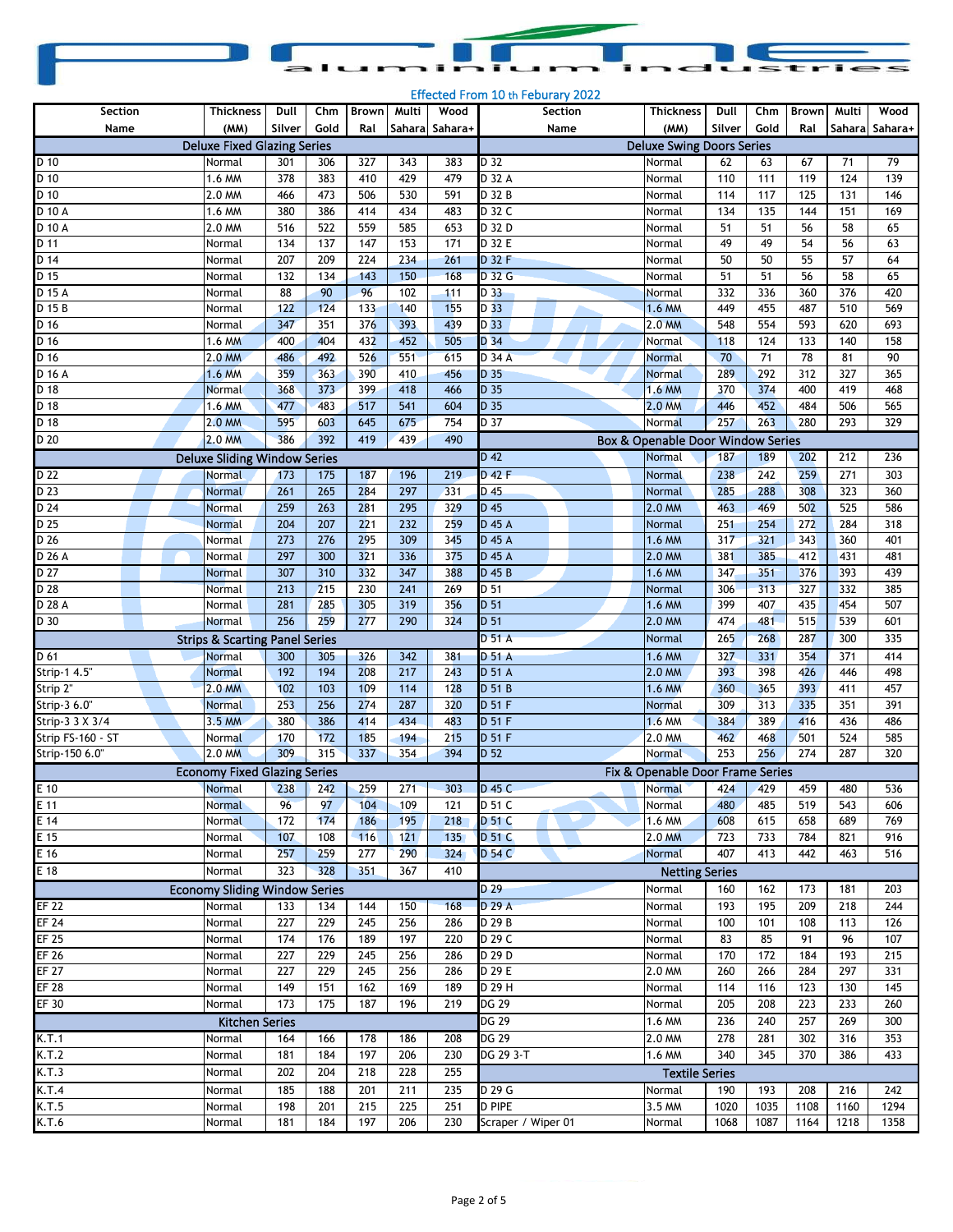| aluminium industries |  |  |
|----------------------|--|--|

| Section            | Thickness                  | Dull   | Chm  | Brown Multi |      | Wood            | Section                                                                         | <b>Thickness</b>      | Dull   | Chm  | <b>Brown</b> | Multi | Wood           |
|--------------------|----------------------------|--------|------|-------------|------|-----------------|---------------------------------------------------------------------------------|-----------------------|--------|------|--------------|-------|----------------|
| Name               | (MM)                       | Silver | Gold | Ral         |      | Sahara  Sahara+ | Name                                                                            | (MM)                  | Silver | Gold | Ral          |       | Sahara Sahara+ |
|                    | <b>Double Glaze Series</b> |        |      |             |      |                 |                                                                                 |                       |        |      |              |       |                |
| $\overline{DG}$ 23 | 1.6 MM                     | 366    | 371  | 397         | 416  | 464             | Fix & Openable Door Window Series<br>D 40<br>280<br>284<br>304<br>318<br>Normal |                       |        |      |              |       |                |
| DG 23              | 2.0 MM                     | 435    | 440  | 471         | 493  | 550             | D 40 A                                                                          | Normal                | 260    | 266  | 284          | 297   | 355<br>331     |
| DG 23 A            | 1.6 MM                     | 404    | 408  | 437         | 457  | 510             | D 40 A                                                                          | 2.0 MM                | 372    | 379  | 405          | 424   | 474            |
| DG 23 A            | 2.0 MM                     | 477    | 483  | 517         | 541  | 604             | D 41                                                                            | Normal                | 107    | 108  | 116          | 121   | 135            |
| <b>DG 23 B</b>     | 2.0 MM                     | 594    | 603  | 646         | 676  | 754             | D 41 A                                                                          | Normal                | 86     | 87   | 93           | 97    | 109            |
| DG 23 D            | 1.6 MM                     | 329    | 333  | 357         | 375  | 417             | D 41 B                                                                          | Normal                | 59     | 62   | 65           | 70    | 79             |
| DG 23 H            | 1.5 MM                     | 331    | 337  | 360         | 377  | 421             | D 43                                                                            | Normal                | 176    | 180  | 193          | 201   | 225            |
| DG 23 P            | 1.5 MM                     | 340    | 345  | 370         | 386  | 433             | D 44                                                                            | Normal                | 232    | 235  | 251          | 263   | 294            |
| DG 23 P            | 2.0 MM                     | 491    | 500  | 534         | 561  | 625             | D 44 A                                                                          | Normal                | 285    | 288  | 308          | 322   | 360            |
| DG 25              | 1.6 MM                     | 96     | 97   | 104         | 109  | 121             | D 46                                                                            | Normal                | 503    | 509  | 545          | 570   | 636            |
| <b>DG 25 F</b>     | 1.6 MM                     | 128    | 130  | 140         | 145  | 162             | $D$ 46                                                                          | 2.0 MM                | 765    | 774  | 828          | 867   | 968            |
| DG 26              | 1.6 MM                     | 654    | 663  | 709         | 743  | 829             | D 48                                                                            | 2.0 MM                | 690    | 698  | 747          | 782   | 873            |
| DG 26              | 2.0 MM                     | 783    | 793  | 849         | 888  | 991             | D 48 HD                                                                         | 2.0 MM                | 963    | 974  | 1042         | 1091  | 1218           |
| DG 26 A            | 2.0 MM                     | 879    | 894  | 958         | 1004 | 1117            | D 48 A                                                                          | <b>Normal</b>         | 337    | 341  | 365          | 382   | 426            |
| DG 26 F            | 1.6 MM                     | 714    | 723  | 774         | 810  | 904             | D 48 A                                                                          | <b>1.4 MM</b>         | 385    | 390  | 417          | 437   | 488            |
| DG 26 P            | 1.5 MM                     | 601    | 610  | 653         | 685  | 762             | D 48 A                                                                          | 2.0 MM                | 526    | 532  | 569          | 596   | 665            |
| DG 26 P            | 2.0 MM                     | 872    | 886  | 948         | 993  | 1108            | D 48 B                                                                          | 1.6 MM                | 293    | 297  | 318          | 333   | 371            |
| DG 28              | 1.6 MM                     | 152    | 158  | 167         | 176  | 209             | D 48 D                                                                          | <b>STD</b>            | 624    | 634  | 678          | 711   | 792            |
| DG 30              | Normal                     | 128    | 130  | 140         | 145  | 162             | D 49                                                                            | <b>Normal</b>         | 118    | 119  | 128          | 133   | 148            |
| DG 30 A            | <b>Normal</b>              | 104    | 105  | 113         | 119  | 131             | D 49 B                                                                          | <b>Normal</b>         | 155    | 158  | 169          | 176   | 196            |
| DG 31              | 1.5 MM                     | 187    | 190  | 204         | 214  | 238             | D 50                                                                            | Normal                | 323    | 327  | 350          | 366   | 409            |
| DG 32              | 1.6 MM                     | 69     | 70   | 76          | 79   | 88              | D 50                                                                            | 1.6 MM                | 412    | 417  | 446          | 467   | 521            |
| DG 33              | 1.5 MM                     | 528    | 534  | 572         | 599  | 669             | D 50                                                                            | 2.0 MM                | 497    | 503  | 538          | 563   | 629            |
| DG 41              | Normal                     | 107    | 108  | 116         | 121  | 135             | D 50 A                                                                          | Normal                | 287    | 290  | 310          | 325   | 363            |
| DG 41 E            | Normal                     | 147    | 148  | 158         | 166  | 185             | D 50 A                                                                          | 1.6 MM                | 341    | 345  | 369          | 386   | 431            |
| DG 45              | 1.6 MM                     | 435    | 442  | 474         | 496  | 553             | <b>D 50 A</b>                                                                   | 2.0 MM                | 407    | 413  | 442          | 463   | 516            |
| DG 50              | 1.6 MM                     | 479    | 484  | 518         | 542  | 605             | D 50 B                                                                          | Normal                | 402    | 407  | 435          | 456   | 509            |
| <b>DG 51 A</b>     | 1.4 MM                     | 387    | 395  | 423         | 442  | 492             | D 50 B                                                                          | 1.6 MM                | 516    | 522  | 559          | 585   | 653            |
| DG 51 A            | 2.0 MM                     | 511    | 518  | 554         | 580  | 648             | D 50 B                                                                          | 2.0 MM                | 629    | 636  | 681          | 712   | 795            |
| DG 51 D            | 1.6 MM                     | 737    | 746  | 798         | 836  | 933             | D 54                                                                            | Normal                | 282    | 290  | 308          | 323   | 362            |
| DG 51 D            | 2.0 MM                     | 853    | 863  | 923         | 967  | 1079            | D 54                                                                            | 2.0 MM                | 375    | 381  | 408          | 426   | 476            |
| DG 51 E            | 2.0 MM                     | 557    | 566  | 606         | 635  | 707             | $D$ 54 A                                                                        | Normal                | 232    | 234  | 250          | 262   | 293            |
| DG 59              | 1.5 MM                     | 455    | 461  | 494         | 517  | 576             | D 54 A                                                                          | 1.6 MM                | 282    | 286  | 306          | 320   | 358            |
|                    | <b>Door Handle Series</b>  |        |      |             |      |                 | D 54 A                                                                          | 2.0 MM                | 338    | 342  | 366          | 383   | 428            |
| H 7                | <b>Normal</b>              | 107    | 108  | 116         | 121  | 135             | D 54 F                                                                          | <b>Normal</b>         | 285    | 288  | 308          | 323   | 360            |
| D 38               | 2.0 MM                     | 467    | 473  | 506         | 530  | 591             | D 54 F                                                                          | 1.6 MM                | 340    | 344  | 368          | 385   | 430            |
| D 38 B             | 2.0 MM                     | 331    | 335  | 358         | 375  | 419             | D 54 F                                                                          | 2.0 MM                | 410    | 414  | 443          | 464   | 518            |
| D 38 E             | 2.0 MM                     | 456    | 464  | 497         | 520  | 580             | D 54 H                                                                          | 1.6 MM                | 340    | 344  | 368          | 385   | 430            |
| D 38 F             | <b>Normal</b>              | 380    | 386  | 414         | 434  | 483             | D 59                                                                            | Normal                | 314    | 317  | 339          | 355   | 396            |
|                    | <b>EC Series</b>           |        |      |             |      |                 | D <sub>59</sub>                                                                 | 1.6 MM                | 361    | 365  | 391          | 409   | 456            |
| EC <sub>23</sub>   | Normal                     | 167    | 169  | 181         | 189  | 211             | D 59                                                                            | 2.0 MM                | 427    | 433  | 463          | 485   | 541            |
| <b>EC 24</b>       | Normal                     | 202    | 204  | 218         | 228  | 255             | D 59 A                                                                          | Normal                | 320    | 324  | 347          | 363   | 405            |
| <b>EC 28</b>       | Normal                     | 213    | 215  | 230         | 241  | 269             | D 59 A                                                                          | 1.6 MM                | 390    | 394  | 422          | 441   | 493            |
| <b>EC 26 B</b>     | Normal                     | 375    | 379  | 406         | 424  | 474             | D 59 A                                                                          | 2.0 MM                | 456    | 461  | 493          | 516   | 576            |
| <b>EC 30 B</b>     | Normal                     | 322    | 327  | 350         | 365  | 408             | D 59 B                                                                          | Normal                | 307    | 313  | 333          | 349   | 389            |
| <b>EC 26 F</b>     | Normal                     | 408    | 414  | 443         | 464  | 518             |                                                                                 | <b>Louvers Series</b> |        |      |              |       |                |
| EC 30 F            | Normal                     | 348    | 353  | 378         | 395  | 441             | Louver 39                                                                       | Normal                | 130    | 131  | 140          | 147   | 164            |
|                    | <b>Loom Series</b>         |        |      |             |      |                 | Louver 39                                                                       | 1.6 MM                | 155    | 158  | 169          | 176   | 196            |
| Loom A             | Normal                     | 221    | 224  | 239         | 251  | 279             | Louver 39                                                                       | 2.0 MM                | 187    | 190  | 204          | 214   | 238            |
| Loom B             | Normal                     | 142    | 144  | 154         | 161  | 180             | Louver 39 4"                                                                    | 2.0 MM                | 271    | 276  | 296          | 309   | 345            |
| Loom C             | Normal                     | 293    | 297  | 319         | 335  | 372             | Louver 39 4.5"                                                                  | 2.0 MM                | 333    | 340  | 363          | 381   | 424            |
| Loom D             | Normal                     | 322    | 329  | 353         | 369  | 411             | Louver - HT                                                                     | 1.6 MM                | 209    | 212  | 227          | 238   | 266            |
| oom E              | Normal                     | 345    | 351  | 376         | 394  | 438             | P-14713                                                                         | 1.6 MM                | 379    | 385  | 413          | 432   | 482            |
| Loom G             | Normal                     | 499    | 506  | 542         | 568  | 634             | P-14713 A                                                                       | Normal                | 215    | 218  | 235          | 247   | 274            |
| Loom T-2           | Normal                     | 336    | 343  | 368         | 384  | 427             | P-14713 C                                                                       | Normal                | 510    | 520  | 557          | 583   | 650            |
|                    |                            |        |      |             |      |                 | G - 7                                                                           | Normal                | 148    | 151  | 162          | 170   | 190            |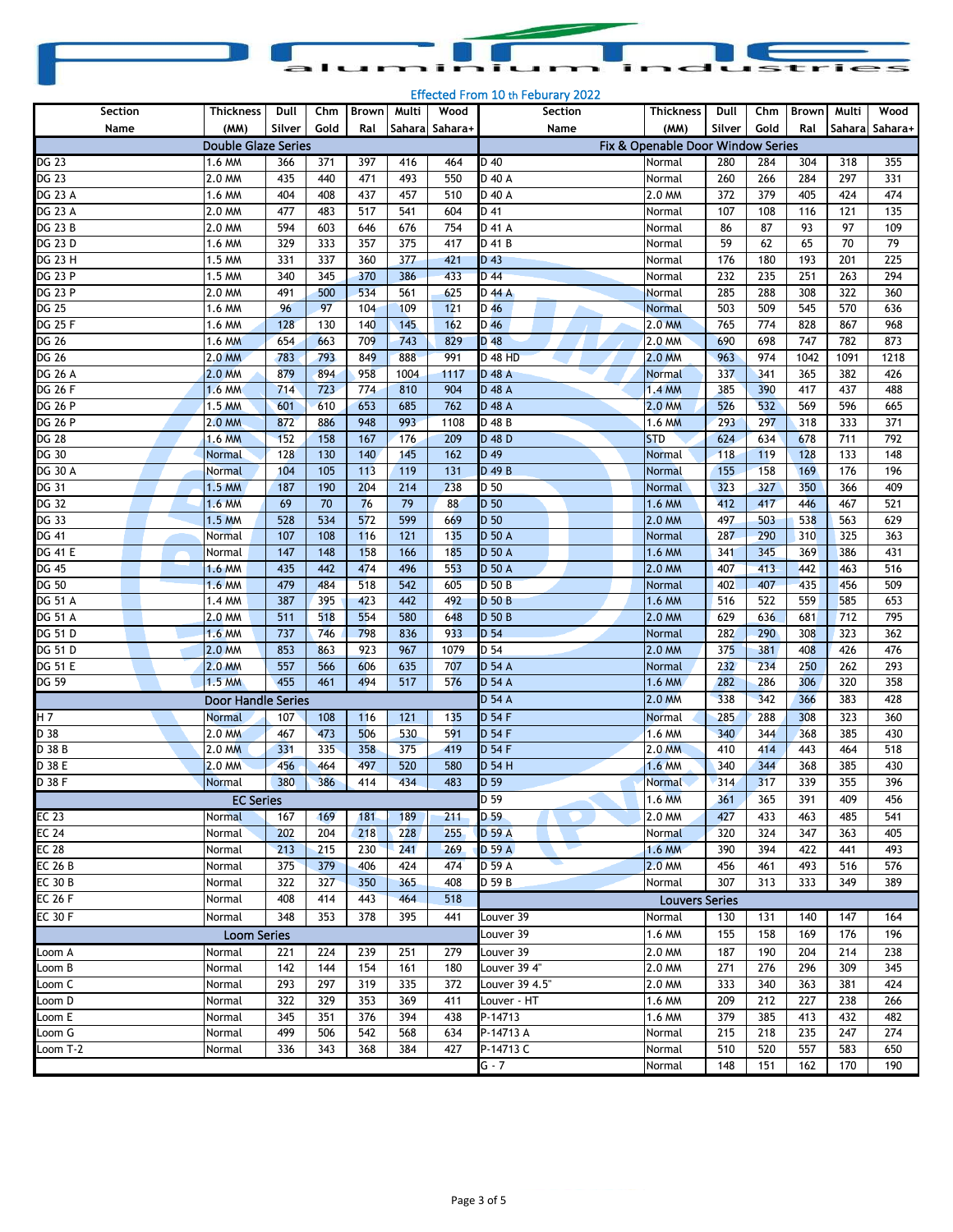|  |  | aluminium industries |  |
|--|--|----------------------|--|

| Section                | <b>Thickness</b>                 | Dull   | Chm  | <b>Brown</b> | Multi | Wood           | Section     | Thickness           | Dull   | Chm  | <b>Brown</b> | Multi | Wood           |
|------------------------|----------------------------------|--------|------|--------------|-------|----------------|-------------|---------------------|--------|------|--------------|-------|----------------|
| Name                   | (MM)                             | Silver | Gold | Ral          |       | Sahara Sahara+ | Name        | (MM)                | Silver | Gold | Ral          |       | Sahara Sahara+ |
|                        | <b>Curtain Wall Series</b>       |        |      |              |       |                |             | <b>Prime Series</b> |        |      |              |       |                |
| <b>CW 001 A LN</b>     | 2.0 MM                           | 625    | 635  | 679          | 712   | 794            | P-08009     | 1.6 MM              | 482    | 489  | 523          | 548   | 611            |
| CW <sub>1</sub>        | 2.0 MM                           | 796    | 810  | 864          | 906   | 1011           | P-08104     | Normal              | 259    | 264  | 282          | 296   | 330            |
| CW <sub>1</sub> OL     | 2.5 MM                           | 1100   | 1118 | 1197         | 1253  | 1398           | P-08104     | 1.6 MM              | 313    | 317  | 339          | 356   | 396            |
| CW 1 001 LN            | 2.0 MM                           | 837    | 851  | 910          | 954   | 1063           | P-08105     | Normal              | 300    | 305  | 327          | 341   | 381            |
| CW <sub>1</sub> A      | 2.0 MM                           | 625    | 635  | 679          | 712   | 794            | P-08105     | 1.6 MM              | 352    | 357  | 383          | 401   | 447            |
| CW 1 A LN              | 2.0 MM                           | 595    | 605  | 647          | 677   | 756            | P-08221     | 1.6 MM              | 545    | 553  | 593          | 621   | 692            |
| CW <sub>1</sub> B      | 2.5 MM                           | 1317   | 1352 | 1439         | 1510  | 1691           | P-09718     | 2.5 MM              | 264    | 268  | 287          | 300   | 336            |
| CW <sub>1</sub> B      | 6.0 MM                           | 2441   | 2481 | 2657         | 2780  | 3102           | P-10015     | 1.6 MM              | 349    | 354  | 379          | 397   | 442            |
| CW 1 B 70 M            | 2.5 MM                           | 1271   | 1290 | 1382         | 1447  | 1612           | P-10023     | <b>STD</b>          | 88     | 90   | 97           | 102   | 112            |
| CW <sub>1</sub> BC     | 2.5 MM                           | 1235   | 1257 | 1344         | 1408  | 1570           | P-10178     | 1.6 MM              | 168    | 170  | 183          | 191   | 212            |
| CW <sub>1</sub> BND    | 2.5 MM                           | 1226   | 1247 | 1337         | 1399  | 1559           | P-10371     | Normal              | 113    | 114  | 123          | 130   | 144            |
| CW1BS                  | 2.0 MM                           | 944    | 960  | 1028         | 1077  | 1200           | P-10377     | Normal              | 105    | 106  | 114          | 121   | 134            |
| CW 1 B SN              | 2.5 MM                           | 1204   | 1223 | 1310         | 1370  | 1528           | P-10485     | 1.6 MM              | 313    | 317  | 339          | 356   | 396            |
| CW <sub>1</sub> C      | 2.0 MM                           | 647    | 657  | 702          | 736   | 821            | P-10486     | <b>Normal</b>       | 95     | 97   | 103          | 106   | 120            |
| CW 1D                  | 2.0 MM                           | 752    | 765  | 819          | 858   | 956            | P-10486 A   | <b>Normal</b>       | 89     | 91   | 98           | 103   | 113            |
| CW 1 L ND              | 2.0 MM                           | 835    | 847  | 907          | 950   | 1059           | P-10492     | <b>Normal</b>       | 187    | 190  | 203          | 212   | 236            |
| CW 1 LN                | 2.0 MM                           | 839    | 853  | 915          | 957   | 1065           | P-10765     | Normal              | 135    | 138  | 147          | 154   | 171            |
| <b>CW 1 S</b>          | 2.0 MM                           | 641    | 651  | 698          | 731   | 814            | P-11218     | 2.0 MM              | 401    | 407  | 437          | 458   | 509            |
| $\overline{CW}$ 1 S-CL | 3.0 MM                           | 597    | 607  | 651          | 681   | 758            | P-11219     | 1.6 MM              | 126    | 128  | 137          | 144   | 160            |
| $\overline{CW}$ 10     | $1.6$ MM                         | 309    | 315  | 337          | 354   | 394            | P-11321     | Normal              | 88     | 90   | 97           | 102   | 112            |
| CW 10744               | 2.0 MM                           | 305    | 309  | 331          | 347   | 386            | P-12745     | Normal              | 164    | 167  | 177          | 185   | 207            |
| CW 13212               | 2.0 MM                           | 539    | 547  | 586          | 612   | 683            | P-12983     | 1.6 MM              | 347    | 352  | 376          | 394   | 440            |
| CW <sub>2</sub>        | 2.0 MM                           | 278    | 281  | 302          | 316   | 353            | P-12986     | 1.6 MM              | 442    | 450  | 482          | 505   | 563            |
| CW 270 M               | 2.0 MM                           | 316    | 321  | 344          | 361   | 402            | P-12986 A   | 1.6 MM              | 504    | 510  | 548          | 573   | 641            |
| CW <sub>2</sub> A      | 2.0 MM                           | 257    | 263  | 280          | 293   | 329            | P-12986 A   | 2.0 MM              | 625    | 635  | 679          | 711   | 794            |
| CW 2 E                 | 2.0 MM                           | 67     | 69   | 75           | 78    | 87             | P-13011     | 1.6 MM              | 386    | 394  | 421          | 441   | 492            |
| CW <sub>2F</sub>       | 2.0 MM                           | 109    | 110  | 119          | 123   | 138            | P-13012     | 1.6 MM              | 401    | 407  | 437          | 458   | 509            |
| CW 2 G (Cleat)         | Normal                           | 690    | 701  | 751          | 786   | 877            | P-13013     | 1.6 MM              | 530    | 540  | 578          | 605   | 675            |
| CW 2 G ND (Cleat)      | Normal                           | 698    | 709  | 759          | 796   | 886            | P-13142     | 1.6 MM              | 290    | 293  | 315          | 329   | 368            |
| CW 2 H (Cleat)         | <b>Normal</b>                    | 597    | 607  | 651          | 681   | 758            | P-13142     | 2.0 MM              | 347    | 352  | 376          | 394   | 440            |
| CW <sub>3</sub>        | Normal                           | 164    | 176  | 188          | 201   | 223            | P-13237     | 1.6 MM              | 450    | 459  | 491          | 515   | 572            |
| CW 370 M               | <b>Normal</b>                    | 201    | 203  | 216          | 231   | 255            | P-13406     | 1.6 MM              | 749    | 762  | 815          | 854   | 951            |
| CW 3 30 x 70 M         | <b>Normal</b>                    | 208    | 209  | 224          | 238   | 264            | P-13640     | 2.0 MM              | 522    | 531  | 570          | 595   | 665            |
| CW <sub>3</sub> A      | Normal                           | 133    | 134  | 144          | 153   | 169            | P-13661     | 2.5 MM              | 1160   | 1180 | 1262         | 1321  | 1473           |
| CW 3 A ND              | <b>Normal</b>                    | 254    | 256  | 274          | 292   | 322            | P-13906     | 1.6 MM              | 354    | 360  | 385          | 403   | 449            |
| CW 3 A B               | Normal                           | 215    | 217  | 233          | 249   | 274            | P-13906     | 2.0 MM              | 428    | 436  | 466          | 488   | 545            |
| CW9                    | 1.6 MM                           | 133    | 135  | 145          | 151   | 169            | P-13906 A   | 2.0 MM              | 555    | 565  | 605          | 633   | 707            |
| CW RN 1                | 3.0 MM                           | 1639   | 1666 | 1784         | 1868  | 2083           | P-13906D    | 2.0 MM              | 940    | 957  | 1024         | 1071  | 1194           |
| CW <sub>RN</sub> 3     | 3.0 MM                           | 1037   | 1053 | 1128         | 1182  | 1318           | P-14275     | <b>Normal</b>       | 373    | 380  | 405          | 425   | 475            |
| CW OP 10744 L          | 2.0 MM                           | 317    | 323  | 347          | 362   | 404            | P-14508     | 1.6 MM              | 807    | 821  | 879          | 920   | 1025           |
| CW OP 13212 L          | 2.0 MM                           | 757    | 770  | 824          | 863   | 963            | P-14509     | 1.6 MM              | 644    | 654  | 700          | 734   | 819            |
| CW VR 13510            | 2.0 MM                           | 947    | 963  | 1030         | 1079  | 1202           | P-14689     | 1.6 MM              | 459    | 466  | 499          | 523   | 583            |
|                        | <b>Prime Curtain Wall Series</b> |        |      |              |       |                | P-14689     | 2.0 MM              | 563    | 572  | 612          | 642   | 714            |
| $ZG-2$ F               | <b>STD</b>                       | 120    | 121  | 130          | 135   | 151            | P-14689 A   | 1.6 MM              | 474    | 481  | 515          | 539   | 601            |
| ZG-CW                  | 4.0 MM                           | 609    | 618  | 663          | 694   | 773            | P-14691     | 1.6 MM              | 765    | 779  | 834          | 872   | 972            |
| ZG-CW 1                | 2.5 MM                           | 963    | 979  | 1047         | 1095  | 1222           | P-14691 A   | 2.0 MM              | 1064   | 1082 | 1159         | 1214  | 1352           |
| ZG-CW <sub>2</sub>     | 2.5 MM                           | 863    | 877  | 939          | 983   | 1095           | P-14713     | 1.6 MM              | 379    | 385  | 413          | 432   | 482            |
| $ZG-CW3$               | 2.5 MM                           | 791    | 803  | 860          | 901   | 1005           | P-14713 A   | Normal              | 215    | 218  | 235          | 247   | 274            |
| <b>ZG-CW 92</b>        | 2.5 MM                           | 771    | 785  | 840          | 879   | 981            | P-14713B    | 1.4 MM              | 200    | 203  | 216          | 227   | 252            |
| ZG-OP 1                | 2.5 MM                           | 331    | 337  | 361          | 379   | 421            | P-14713 C   | Normal              | 510    | 520  | 557          | 583   | 650            |
| $2G-OP$ 2              | 2.5 MM                           | 611    | 621  | 666          | 697   | 776            | $P-64$ X 60 | 2.0 MM              | 548    | 557  | 596          | 623   | 695            |
|                        | P.N. Curtain Wall Series         |        |      |              |       |                | P-7004 S    | 2.0 MM              | 140    | 144  | 153          | 161   | 179            |
| PN-CW 1                | 2.5 MM                           | 1454   | 1478 | 1582         | 1657  | 1848           | P-9051      | 1.6 MM              | 75     | 76   | 81           | 86    | 95             |
| PN-CW <sub>2</sub>     | 2.0 MM                           | 644    | 654  | 700          | 734   | 819            | P-9888      | 2.0 MM              | 75     | 76   | 81           | 86    | 95             |
| PN-CW 2 F              | 2.0 MM                           | 111    | 112  | 121          | 126   | 140            |             |                     |        |      |              |       |                |
| PN-CW <sub>3</sub>     | 2.5 MM                           | 185    | 188  | 202          | 211   | 235            |             |                     |        |      |              |       |                |
| PN-CW 4                | 1.6 MM                           | 122    | 123  | 133          | 139   | 154            |             |                     |        |      |              |       |                |
| PN-CW 5                | 2.0 MM                           | 901    | 917  | 981          | 1027  | 1146           |             |                     |        |      |              |       |                |
|                        |                                  |        |      |              |       |                |             |                     |        |      |              |       |                |